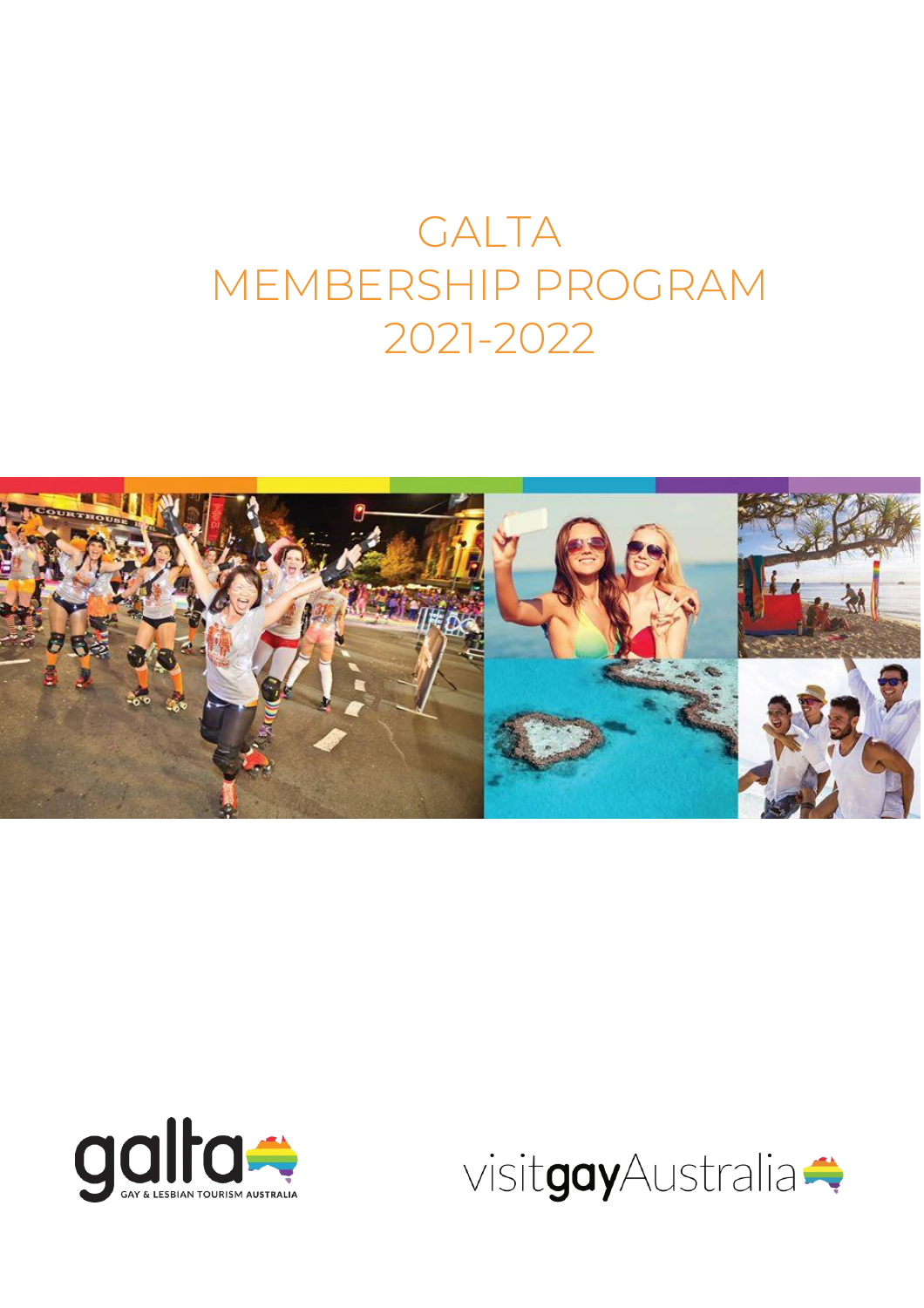

## WELCOME TO GAY AND LESBIAN TOURISM AUSTRALIA

## ABOUT GALTA

Gay and Lesbian Tourism Australia [GALTA] is the lead organisation for Lesbian, Gay, Bisexual and Transgender, Intersex, Queer+ [LGBTIQ+] travel in Australia, dedicated to the professional development of our members and growth of the LGBTIQ+ travel market to, from and within Australia and also extending to embrace New Zealand and the nearby Asia Pacific region.

We are proud to be the lead LGBTIQ+ tourism membership organisation in Australia, with over 200 members who come from a diverse range of sectors including accommodation, airlines, events, tour and transport operators, restaurants and retail businesses.

GALTA is a national network of tourism professionals that has been in existence for almost 30 years and our key aim is to support members in delivering exceptional and memorable holiday experiences for LGBTQ+ travellers holidaying in Australia.

Our consumer-facing brand is Visit Gay Australia and can be found at:

@visitgayaustralia #visitgayaustralia രി

- **3** @officialvisitgayaustralia
- ക visitaustralia.gay

Our 5 strategic pillars in operating as a responsible and beneficial organisation on behalf of our members are:





Service, deliver and grow

Leverage and collaborate



CORPORATE MEMBERSHIP PARTNERSHIPS MARKETING EDUCATION Create beneficial opportunities



Development and awareness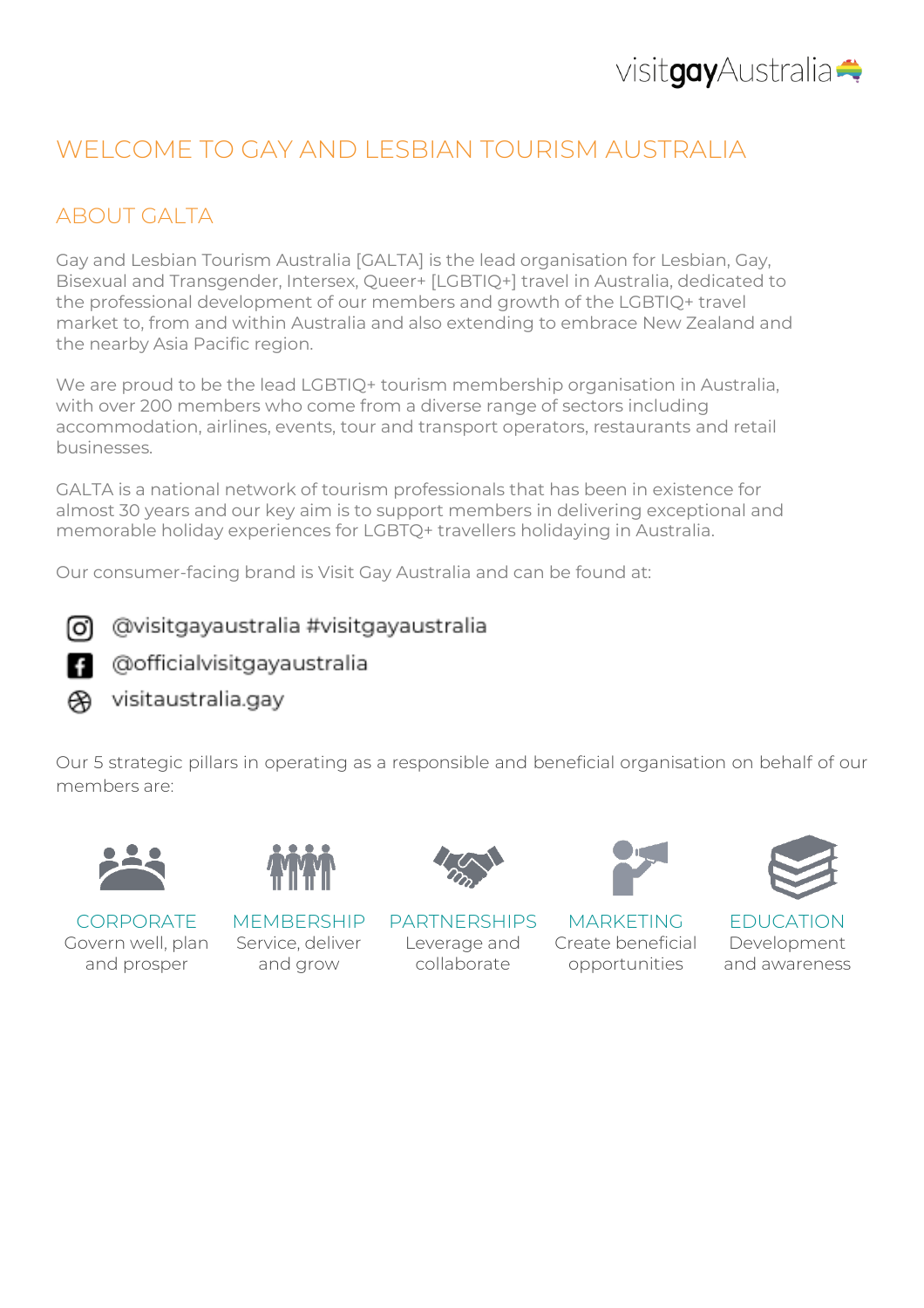## GALTA BOARD & TEAM

We are a non-profit, membership-based organisation operated by a team of voluntary elected Board and experienced tourism professionals who work with national, state and regional tourism bodies, businesses and individuals to create opportunities for members, grow the LGBTIQ+ travel market and increase industry awareness of LGBTIQ+ traveller holiday needs and preferences.

We are also supported nationally by State Regional Representatives whose roles are to build and service membership, be a first point of contact for industry liaison and filter news and updates back to the GALTA Board regarding new product or events in their region.

#### **GALTA BOARD 2021**





BEN WOODWARD SEAN HODGES-COLAVITTO Vice President







**LOUISE TERRY** President

**GALTA TEAM 2021** 



NATHAN FLEMING TNQ + Whitsundays



ADAM BOLD Sydney + NSW

Company Secretary

**DENNIS BASHAM** Social + Membership

ROD STRINGER Treasurer



PETER GLENNIE-CARR Perth + WA

## GALTA MISSION & VISION



**Our Mission** is to be the peak national LGBTIO+ tourism body, working with a range of industry partners, to provide representation, marketing and development opportunities for our members across Australia, New Zealand and nearby Asia Pacific region.

ROHAN SHEARN

Melbourne + Victoria



Our Vision is to be the first choice for LGBT+ travellers seeking quality and welcoming travel experiences in Australia, New Zealand and nearby Asia Pacific region.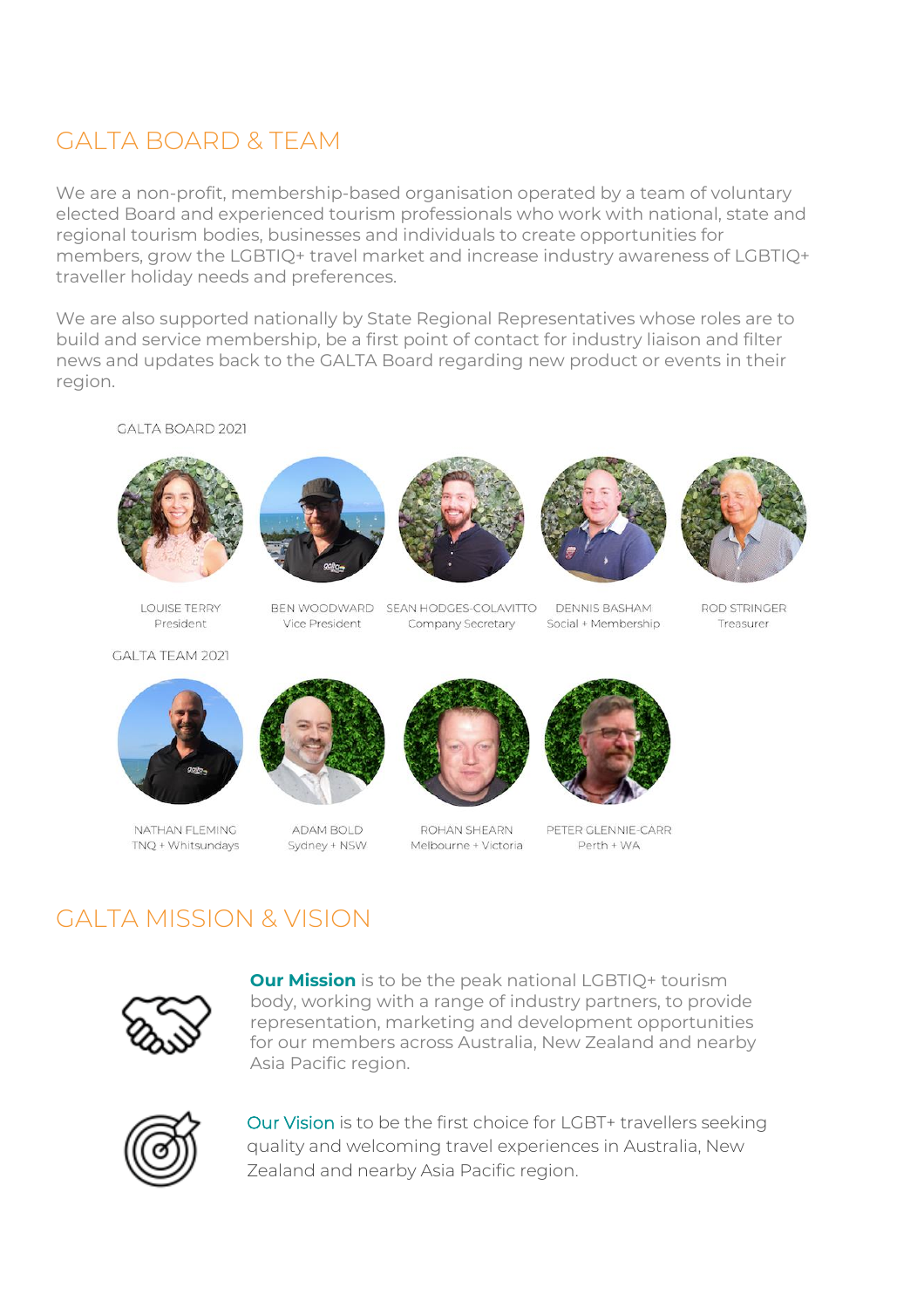# WHY BECOME A MEMBER

Through e-newsletters, symposiums, workshops, trade shows, pride fair days, regional networking functions and via our website and social media channels, GALTA provides members with a wide distribution network and exposure to LGBTIQ+ travellers around Australia and beyond.

GALTA recognises the importance of gay and lesbian cultural festivals and pride events around the country and we promote city and regional events across our digital platforms and represent members at as many annual events as possible, including Midsumma Festival and Sydney Gay & Lesbian Mardi Gras.

GALTA invites suitable visiting journalists and guest bloggers to experience and cover the wide range of products on offer from its members. As part of this media program, GALTA encourages its members to assist in providing targeted media with unique and newsworthy familiarisation experiences and accommodation.

GALTA also enjoys a close working relationship with the International Gay and Lesbian Travel Association (IGLTA) and represents members at its annual convention and trade expo (see more at www.iglta.org).

# MARKETING ACTIVITY

GALTA's consumer brand - Visit Gay Australia - positions our members as the first choice Australian holiday experience or destination for both domestic and international visitors.

Visit Gay Australia reflects GALTA's commitment to promote Australia as a must-see destination and connect gay and lesbian travellers from around the world with the diverse range of quality tourism experiences offered by our members.

GALTA coordinates consumer campaigns to support the Visit Gay Australia brand and provide members with affordable cooperative marketing opportunities. Activity includes print and digital advertising, as well as a presence at consumer expos and trade events.

As a member of GALTA, you have the opportunity to reach thousands of LGBTIQ+ people planning their next holiday by partnering with us on a range of exclusive marketing activities.

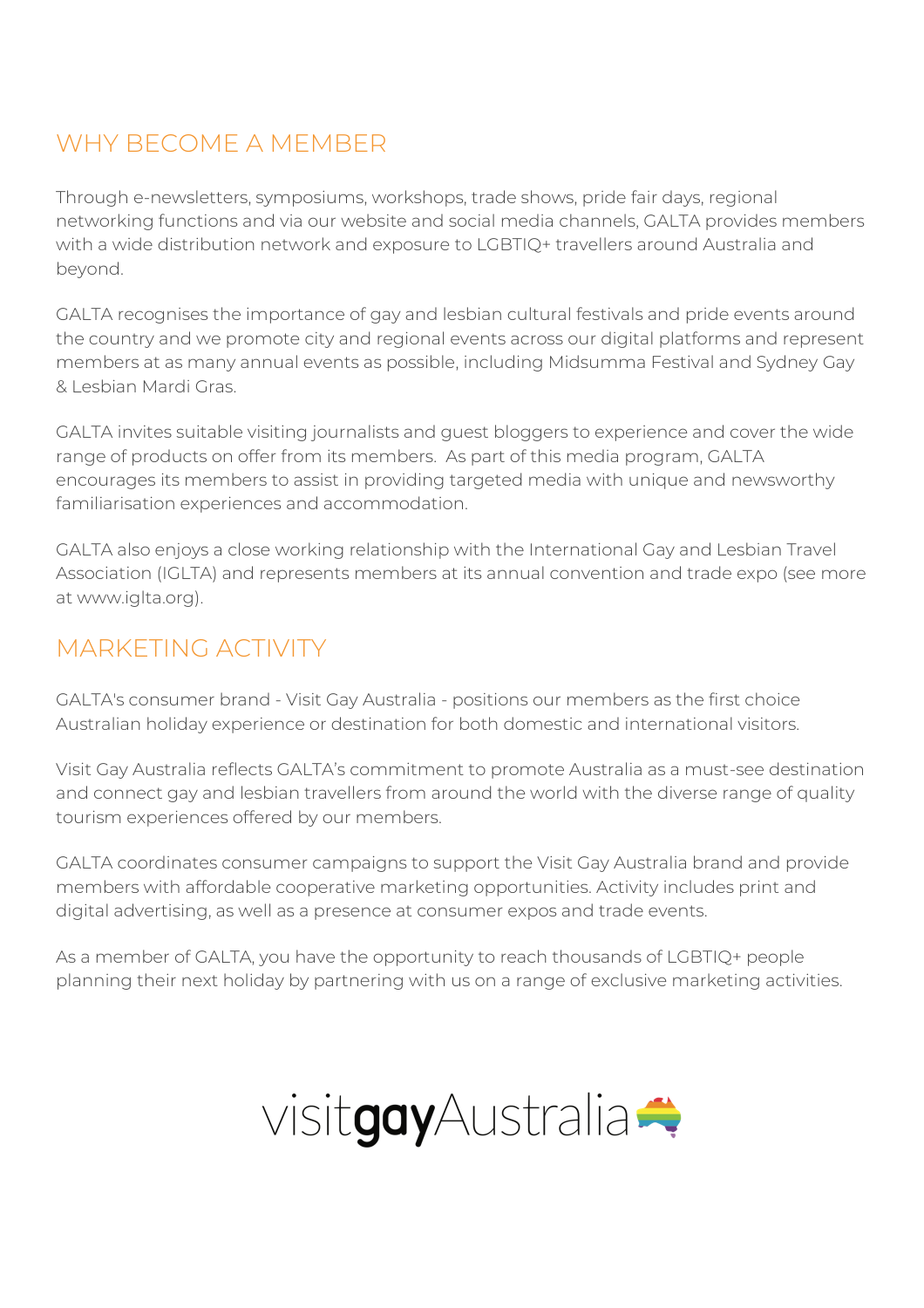# DIGITAL STRATEGY

GALTA supports its members through promotion across digital platforms including our comprehensive and consumer-friendly website visitgayaustralia.com.au. The site has travel content tailored to families, couples and singles seeking holiday inspiration that is regularly refreshed with travel blogs and direct feeds from our social media pages.

We also promote events, experiences and promotions via our social media channels, predominantly Facebook and Instagram.

## VISITGAYAUSTRALIA.COM.AU

Our consumer website, [visitgayaustralia.com.au,](https://visitgayaustralia.com.au/) is the go-to for LGBT+ visitors searching for accommodation, tours, events and destination inspiration in Australia. It attracts over 5,000 unique users per month with 89% of visitor views driven by organic search for LGBT+ holiday related terms. The site is our key call-to-action for promoting members to an engaged audience from across Australia, with some visitation from the US, UK, France and Canada.



#### HOME PAGE DISPLAY ADVERTISING

Placement: Vertical display banner or animated file (wide skyscraper) Size: 160 pixels wide by 600 pixels high Duration: One month Cost: \$250

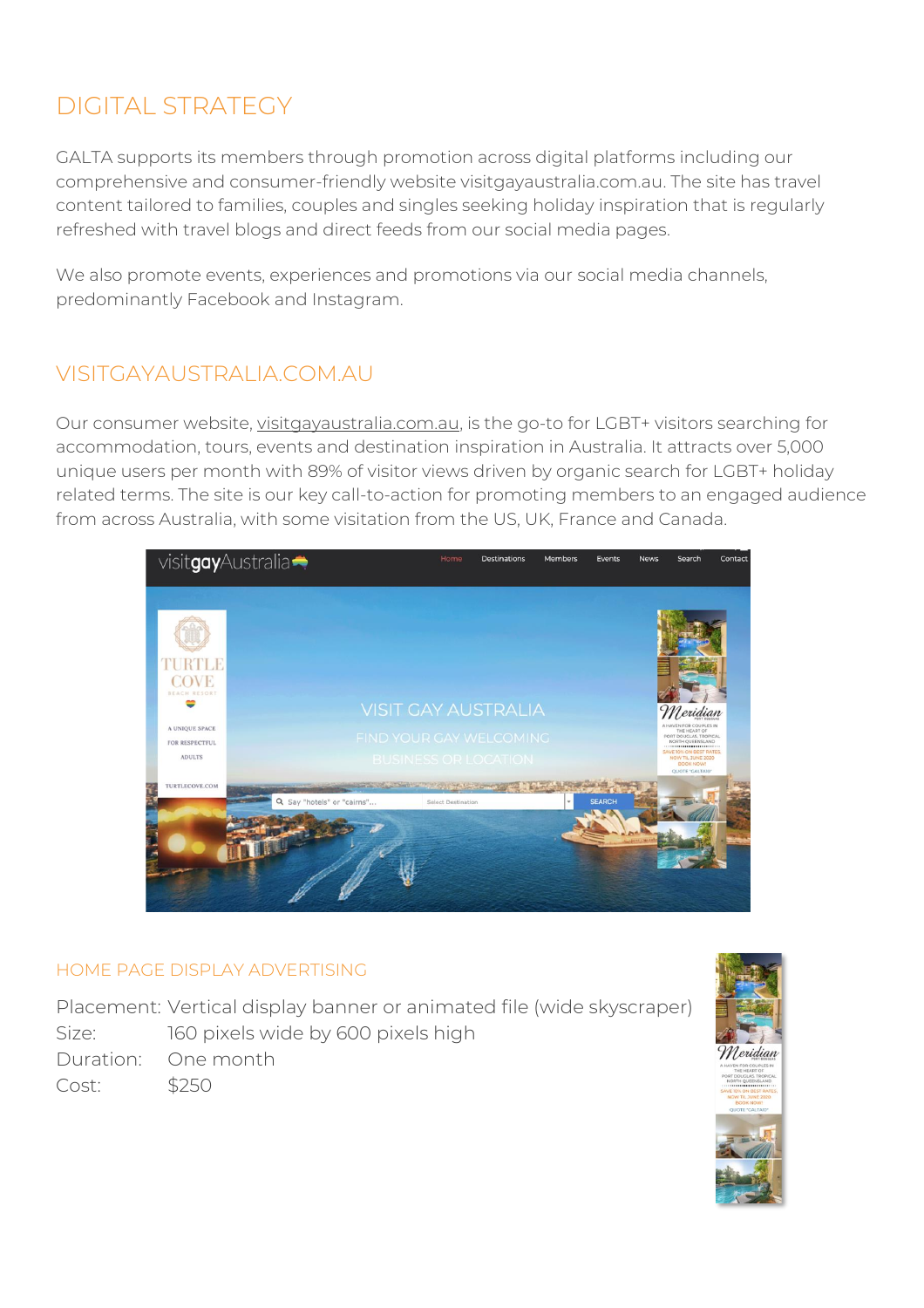#### VISIT GAY AUSTRALIA E-NEWSLETTER

Our regular consumer e-newsletter reaches over 7,500 subscribers and is highly engaged with an average open rate of 25%. It contains the latest travel news and deals, competitions, new experiences, upcoming events and destination spotlights. This advertising opportunity for members will reach a national and global audience of readers looking for holiday ideas and inspiration.

#### SUBSCRIBER EDM DISPLAY ADVERTISING

Placement: Rectangle display banner or animated file (MREC) Size: 300 pixels wide by 250 pixels high Duration: Monthly distribution Cost: \$250





# BECOME A GALTA MEMBER

GALTA membership gives businesses and individuals interested in welcoming LGBTIQ+ travellers the opportunity to market directly to these high value travellers.

#### MEMBERSHIP BENEFITS:

- Listing on visitgayaustralia.com.au with up to 4 images, online booking capability, 300 word description, up to 2 category listings, Google map location, display video, social media links
- Opportunity to participate in exclusive digital and social advertising opportunities
- Updates and information via regular member e-newsletter
- Editorial features in regular consumer e-newsletter
- Participation in GALTA media program to host visiting journalists
- Invitations to GALTA events and meetings
- Voting rights at the GALTA AGM for financial members
- Invitation to participate in and have your brochure on display at LGBTIQ+ trade shows
- Be represented at regional, national and international gay festivals and events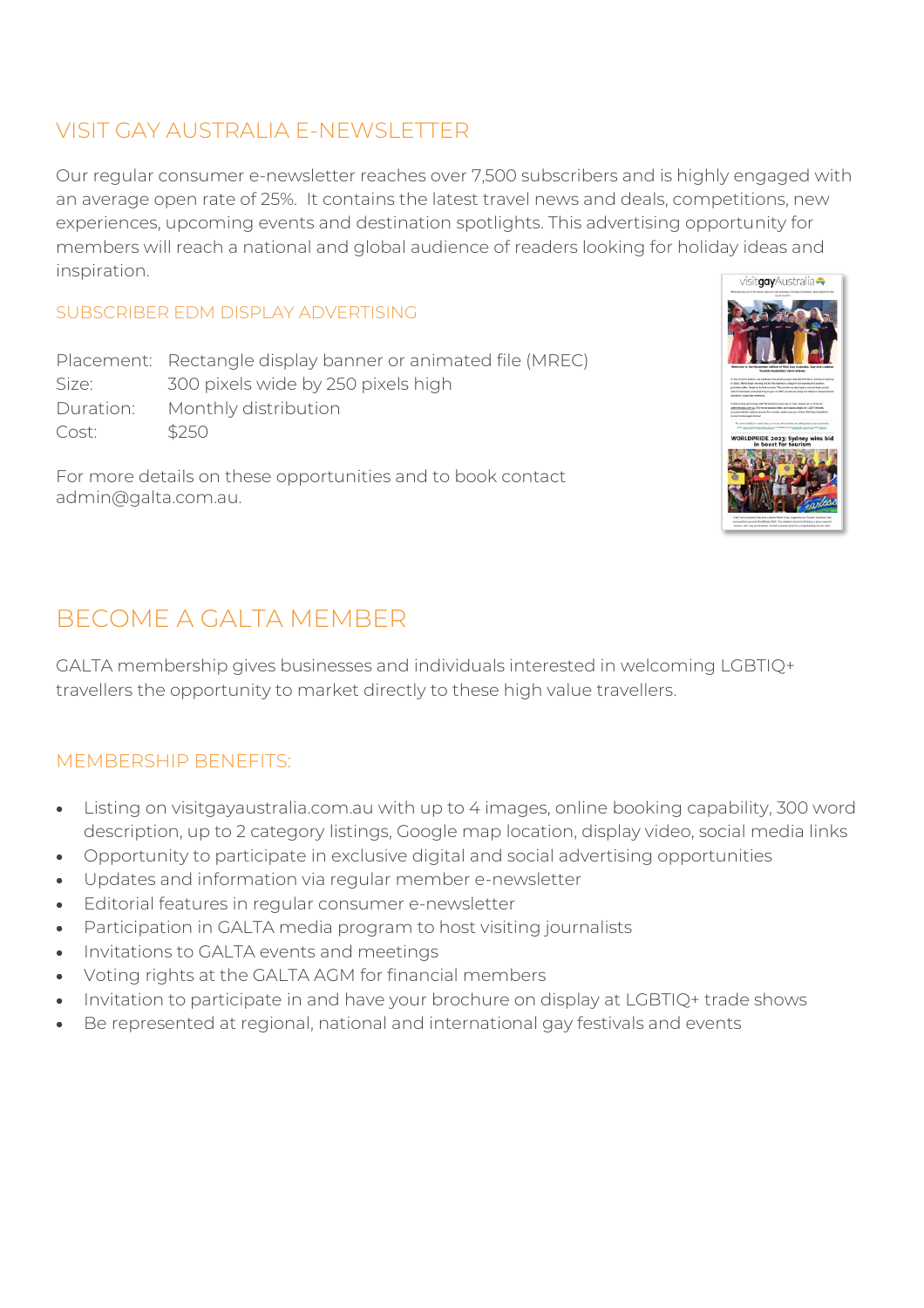## BUSINESS MEMBERSHIP

| Membership<br>Options         | Activity Fee Breakdown<br>(costs inclusive of GST)<br>12 months | Description                                                                                                                                                                                                                                                                                                                                                                                                                                                                                            |
|-------------------------------|-----------------------------------------------------------------|--------------------------------------------------------------------------------------------------------------------------------------------------------------------------------------------------------------------------------------------------------------------------------------------------------------------------------------------------------------------------------------------------------------------------------------------------------------------------------------------------------|
| <b>Business</b><br>Membership | \$250                                                           | Membership with GALTA provides businesses with<br>the opportunity to communicate with other<br>members and to market directly to consumers. Each<br>business membership receives a listing on the<br>visitgayaustralia.com.au consumer-friendly website<br>with up to 4 images, ability to add online booking<br>capability, 300 word description, listed in up to 2<br>categories (if necessary), business location on Google<br>map, display video or virtual tour, social media links<br>and icons. |
| Joining Fee                   | \$50                                                            | A \$50 once off admin/joining fee is payable for each<br>new membership application.                                                                                                                                                                                                                                                                                                                                                                                                                   |
| Additional<br>Website Listing | \$175                                                           | Business members can opt to take multiple website<br>listings on visitgayaustralia.com.au. There is no<br>restriction on the number of listings that can be<br>featured on the site, providing that the listings are<br>relevant to the business which is a member of<br>GALTA.                                                                                                                                                                                                                        |

## PERSONAL MEMBERSHIP

| Membership<br>Options  | Activity Fee Breakdown<br>(costs inclusive of GST)<br>12 months | Description                                                                                                       |
|------------------------|-----------------------------------------------------------------|-------------------------------------------------------------------------------------------------------------------|
| Personal<br>Membership | \$175                                                           | Personal membership with GALTA provides<br>individuals with the opportunity to communicate with<br>other members. |
| Joining Fee            | \$50                                                            | A \$50 once off admin/joining fee is payable for each<br>new membership application.                              |

Membership is valid from the date of joining for one (1) calendar year and an invitation to renew will be sent to members ahead of the membership expiry. Please note that GALTA and its Board of Directors do not endorse or accept responsibility for any individual members, product or service.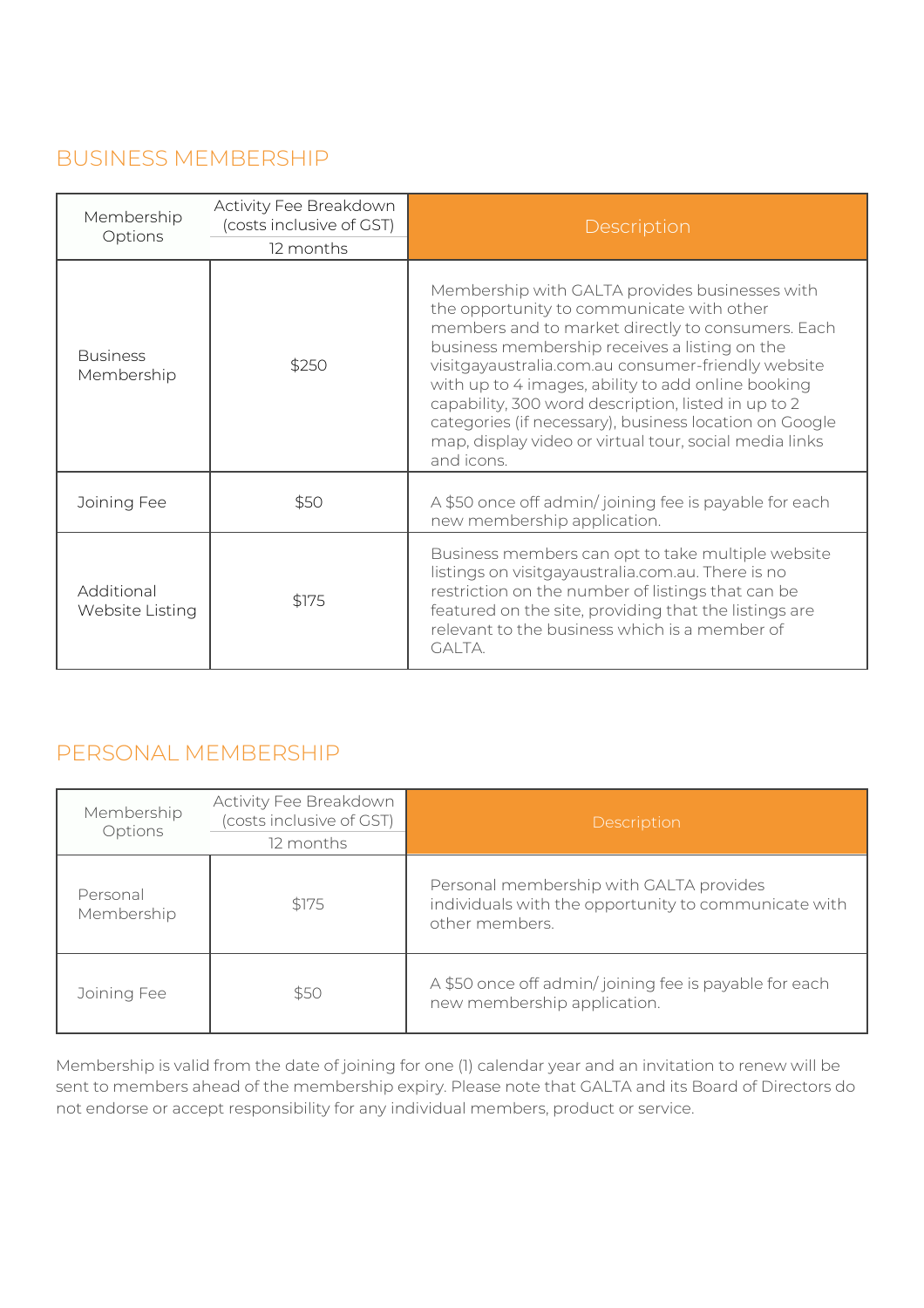### WEBSITE LISTINGS

Members have the ability to manage and update the content and images within their own listing at any time. Members with multiple properties can opt to take additional listings on the visitgayaustralia.com.au website, providing that the listings are relevant to the business that is a full member of GALTA (see costing below).

| Website listing<br>options                                                                                                                                                                                                                                             | Activity Fee Breakdown<br>(costs inclusive of GST)<br>12 months | Description                                                                                                                                                                                                                                                                                                                                                                       |  |  |
|------------------------------------------------------------------------------------------------------------------------------------------------------------------------------------------------------------------------------------------------------------------------|-----------------------------------------------------------------|-----------------------------------------------------------------------------------------------------------------------------------------------------------------------------------------------------------------------------------------------------------------------------------------------------------------------------------------------------------------------------------|--|--|
| Business members can opt to take multiple website listings on visitgayaustralia.com.au. There is no<br>restriction on the number of listings that can be featured on the site, providing that the listings are<br>relevant to the business which is a member of GALTA. |                                                                 |                                                                                                                                                                                                                                                                                                                                                                                   |  |  |
| Listing on<br>visitgayaustralia.com.au                                                                                                                                                                                                                                 | 1 listing included in<br>business membership                    | Each business membership receives a listing on<br>the visitgayaustralia.com.au consumer-friendly<br>website:<br>$\cdot$ Up to 4 images<br>. Ability to add online booking capability<br>· 300 word description<br>· Listed in up to 2 categories (if necessary)<br>· Business location on Google map<br>· Display video or virtual tour<br>Social media links and contact details |  |  |
| Additional listing on<br>visitgayaustralia.com.au                                                                                                                                                                                                                      | \$175                                                           | As above                                                                                                                                                                                                                                                                                                                                                                          |  |  |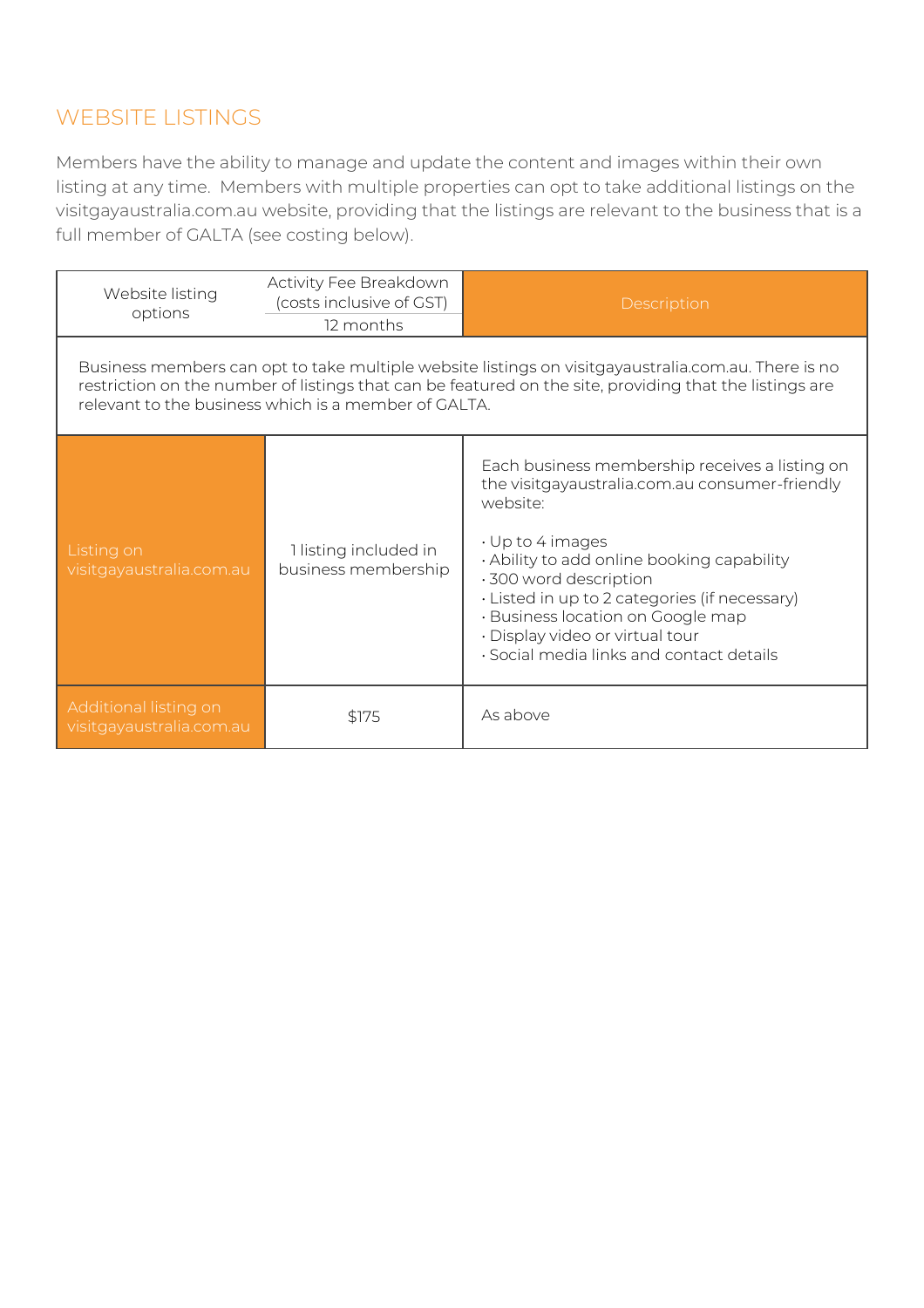# JOIN GALTA - MEMBERSHIP APPLICATION FORM

Join as a member of GALTA online by visiting [visitgayaustralia.com.au/sign-up](https://visitgayaustralia.com.au/signup/) or by completing and returning this application form. A \$50 once off administrative joining fee is payable on each new membership application. Please note not-for-profit organisations are eligible for discount on membership with GALTA.

| Membership<br>Options                                                                                                                                                                                                         | \$ Cost<br>(costs inclusive of GST)<br>Business 12 months | \$ Cost<br>(costs inclusive of GST)<br>Personal 12 months                                                     | Quantity | <b>Total Cost</b> |
|-------------------------------------------------------------------------------------------------------------------------------------------------------------------------------------------------------------------------------|-----------------------------------------------------------|---------------------------------------------------------------------------------------------------------------|----------|-------------------|
| <b>Business</b><br>Membership                                                                                                                                                                                                 | \$250                                                     |                                                                                                               |          | \$                |
| Personal<br>Membership                                                                                                                                                                                                        |                                                           | \$175                                                                                                         |          | $\updownarrow$    |
| Joining Fee                                                                                                                                                                                                                   | \$50                                                      | \$50                                                                                                          |          | \$50              |
| Additional<br>website listing                                                                                                                                                                                                 | \$175                                                     |                                                                                                               |          | \$                |
| <b>TOTAL Membership fees</b><br>$\updownarrow$<br>payable (inclusive of GST)                                                                                                                                                  |                                                           |                                                                                                               |          |                   |
|                                                                                                                                                                                                                               |                                                           |                                                                                                               |          |                   |
|                                                                                                                                                                                                                               |                                                           |                                                                                                               |          |                   |
| Street Address: No. 2008. The Contract of the Contract of the Contract of the Contract of the Contract of the Contract of the Contract of the Contract of the Contract of the Contract of the Contract of the Contract of the |                                                           |                                                                                                               |          |                   |
|                                                                                                                                                                                                                               |                                                           | Postal Address: 2008 - 2009 - 2009 - 2009 - 2009 - 2009 - 2009 - 2009 - 2009 - 2009 - 2009 - 2009 - 2009 - 20 |          |                   |
|                                                                                                                                                                                                                               |                                                           |                                                                                                               |          |                   |
|                                                                                                                                                                                                                               |                                                           |                                                                                                               |          |                   |
|                                                                                                                                                                                                                               |                                                           |                                                                                                               |          |                   |
|                                                                                                                                                                                                                               |                                                           |                                                                                                               |          |                   |
|                                                                                                                                                                                                                               |                                                           | ,我们也不能会在这里,我们的人们也不能会在这里,我们也不能会在这里,我们也不能会在这里,我们也不能会在这里,我们也不能会在这里,我们也不能会不能会不能会。""我们                             |          |                   |